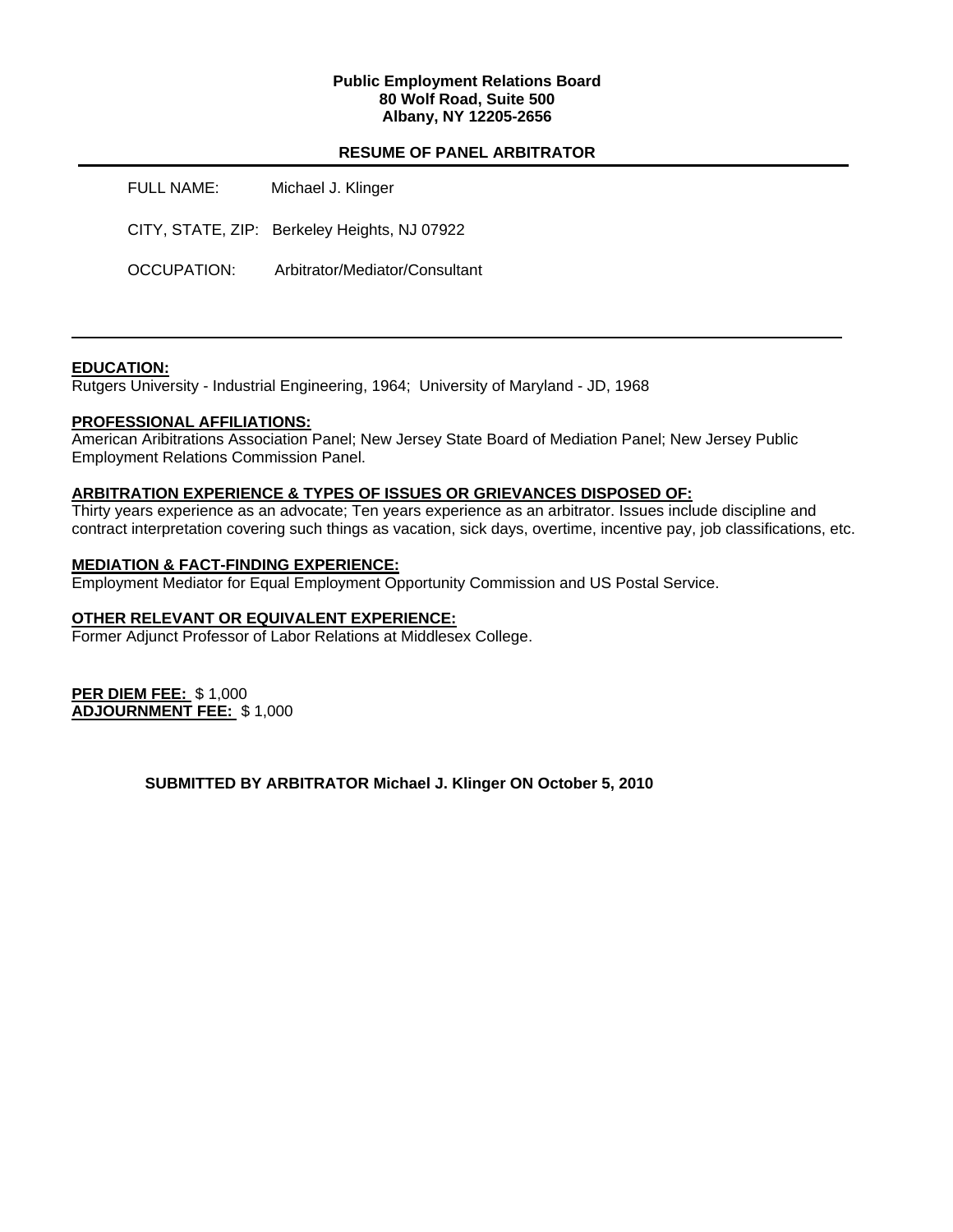### **Public Employment Relations Board 80 Wolf Road, Suite 500 Albany, NY 12205-2656**

# **BILLING DISCLOSURE STATEMENT**

# ARBITRATOR'S NAME: **Michael J. Klinger**

The following is a description of my fees and expenses:

## A) HEARING TIME.

- (1) My per diem is \$1,000 for each day or any part thereof spent hearing a case.
- (2) If a hearing day exceeds eight hours, I charge:

 $\Box$ a second full per diem  $\Box$ a prorated per diem

 $\boxtimes$ no additional charge  $\Box$ other (describe) :

(3) Additional comments:

B) STUDY TIME.

- (1) I charge \$ 1,000 for each day spent in preparation of the opinion and award.
- (2) This charge  $\boxtimes$  will  $\Box$  will not be prorated for partial days devoted to such preparation.
- (3) Additional comments:

## C) TRAVEL TIME AND EXPENSES.

(1) When travel time plus hearing time exceeds hours in a calendar day:

 $\boxtimes$  Not applicable (no additional charge)

 $\Box$  I charge as follows (describe):

(2) I charge for actual, travel-related expenses incurred in connection with the case  $\boxtimes$ YES  $\Box$  NO.

Where appropriate, a mileage charge for auto travel will be billed at:

| $\boxtimes$ Prevailing IRS rate | $\Box$ Other (describe): |
|---------------------------------|--------------------------|
|---------------------------------|--------------------------|

(3) When the scheduled hearing day(s) requires an overnight stay:

 $\boxtimes$ There is no charge, other than for lodging and subsistence.

 $\Box$ I charge as follows (describe):

(4) Additional Comments: